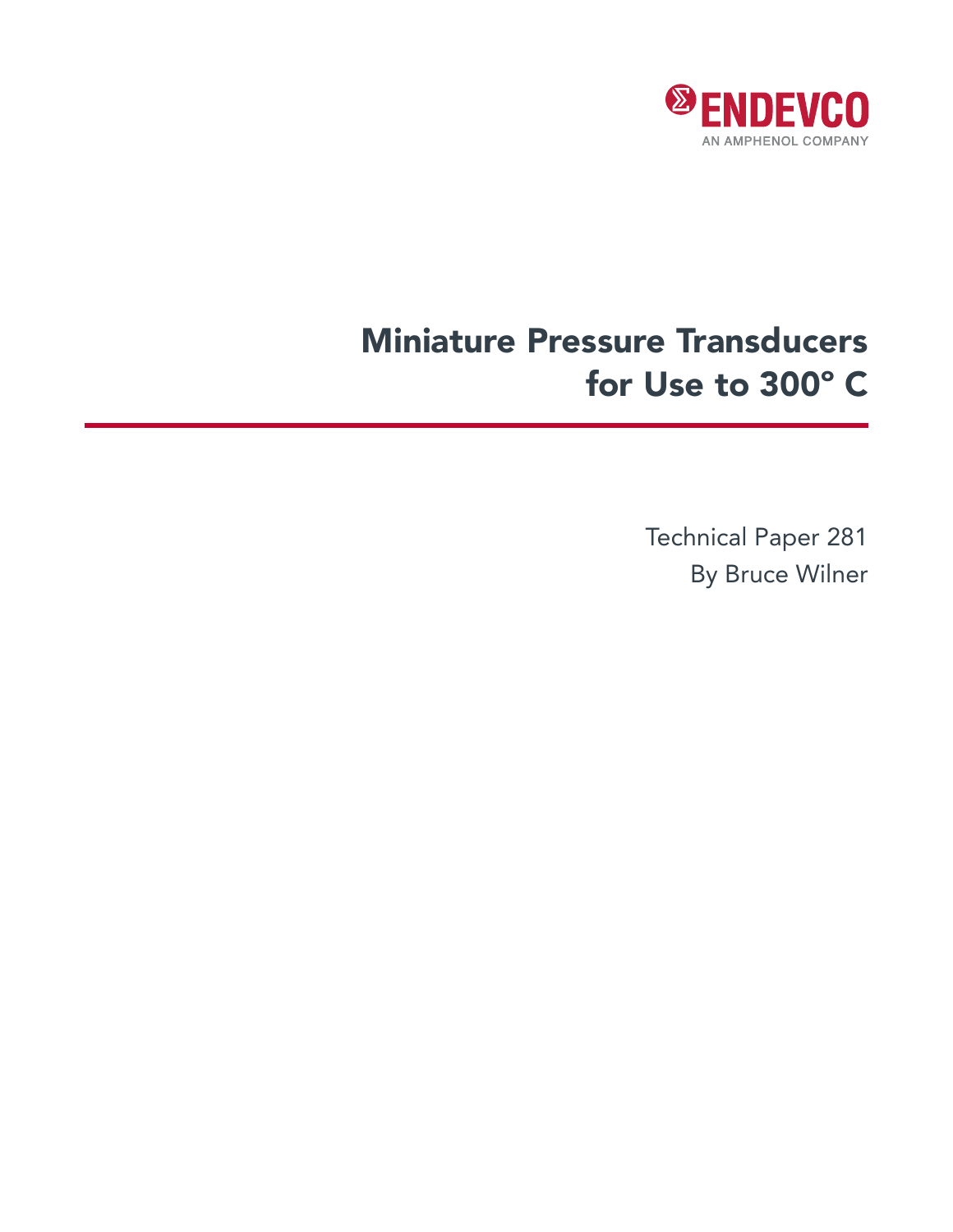## **Miniature pressure transducers for use to 300º C**

By L. Bruce Wilner, Senior Project Engineer Endevco



#### **Abstract**

A family of miniature pressure transducers is described which employs silicon strain gages bonded with silicon dioxide to shaped silicon diaphragms. A very high doping level is used in the strain gages, so that sensor performance is well assured to the 300ºC temperature limit. The performance is comparable to etch contoured diffused sensors of the same size. The 300ºC service limit is set by an integral Teflon cable and by organic resins used in the assembly.

#### **Introduction**

Integrally diffused silicon pressure transducers are in common use and provide good performance, particularly for aerodynamic studies. They are, however, temperature-limited. At about 160°C electrical leakage through the diffused junction becomes excessive and noisy. Various means have been proposed to isolate piezoresistive gages from four summing diaphragms at high temperature (1, 2, 3). We have adopted a means which allows use of single crystal material for both gages and diaphragms, and which suggests good performance well beyond our temperature of immediate interest. The temperature limit for the silicon sensor is set by our use of aluminum leads, and is well above other temperature limits in the transducer.

The complete transducer has, in addition to the sensor, a block of compensation circuitry, a stainless steel case, and an integral Teflon cable. These components and the seals between them present the real temperature limits of the transducer.

## **Silicon sensor**

The starting point for this development was an existing family of diffused-gage sensors with etch-contouring to concentrate stress at the gages (4, 5). A moat-andisland pattern etched into the force-summing diaphragm concentrates pressure-induced strains at moat bottoms at the center and near the edge. Transverse strain gages are diffused opposite these moat bottoms (Figure 1). The concentration of stress at the gages gives both a large product of sensitivity times resonant frequency

and strength to survive large overloads. The use of transverse gages offers an opportunity to manipulate linearity.



Figure 1 Diffused, etch-contoured pressure sensor

The available means for replacing the diode isolation of the strain gages by dielectric isolation are many and diverse. One of the oldest is bonding gages to a diaphragm with solder glass (1.2). A variation of this is to bond a film of glass to diaphragm with an electrostatic bond, then to bond the gage to the glass film by the same process (6). Another means is to use a dielectric diaphragm; silicon grown epitaxially on sapphire makes very nice strain gages. The sapphire, however, is difficult to shape into any but the simplest of diaphragms. Two other options are provided by growing onto a crystal of silicon first an insulating oxide and then a layer of polycrystalline silicon. The single crystal may be used to make a diaphragm, but the diaphragm is restricted to simple shapes. The single crystal may become the diaphragm and be elegantly etched, the polycrystalline material can be used to make gages, but the gage factor is low (7).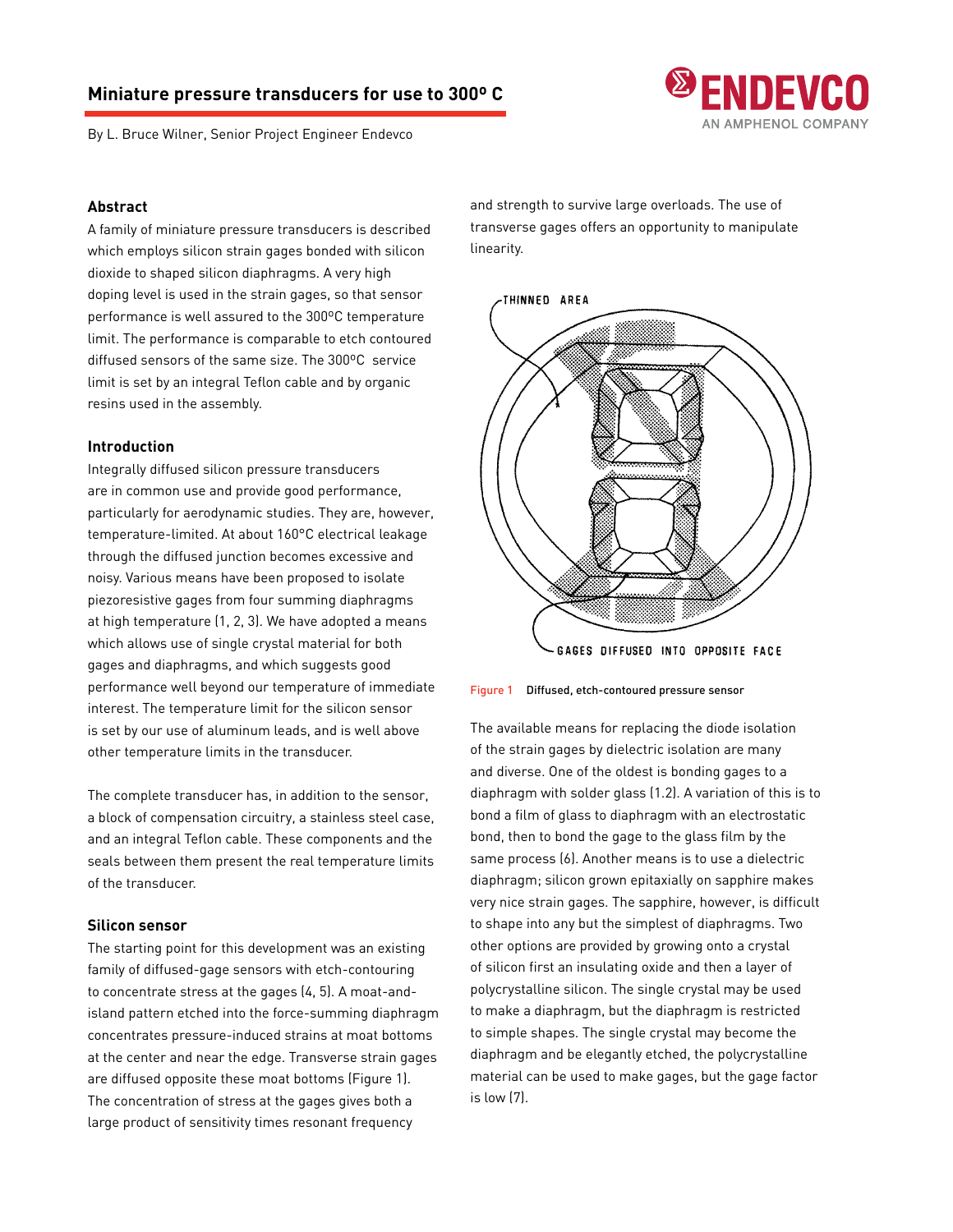In this development single crystal silicon is used on both sides of the dielectric barrier, allowing both high quality gages and precise etching of the diaphragm. The dielectric barrier, which is also the mechanical bond between gages and diaphragm, is nearly pure silicon dioxide, strong, stable, and of low thermal expansion. The technique chosen is an oxide diffusion bond, in which a very thin film of low melting oxide wets the interface between two wafers, then at very high temperature dissolves and diffuses into thicker films of silicon dioxide to leave a bond of high temperature glass.



A wafer of diaphragms is etched to a specified configuration. The wafer to become gages is geven a heavy surface doping of boron, and the oxide diffusion bond is made, attaching gage wafer to diaphragm wafer. Then by chemnical means all of the "gage" wafer is removed except the heavily doped layer, about one micrometer thick. The gage layer is then patterned by photolithography into conventional zigzag strain gages on the high stress portions of the diaphragms and contacted with aluminum. The result looks quite similar to an integrally diffused sensor (see Figure 2).





On a microscopic scale there is significant difference between the oxide bonded gage and a diffused gage (see Figure 3). Where a diffused gage is mechanically continuous with its substrate, the oxide bonded gage stands well above its substrate on a layer of lower elastic modulus. This geometry makes the communication of transverse strain from substrate to gage very inefficient, and encourages the use of a lengthwise rather than a transverse strain gage. The strain field to be gaged is short in the direction of strain, broad in the direction across the strain. Gages are stitched back and forth across the strain field. The strain gages are heavily doped, P-type silicon of (111) orientation. The heavy doping reduces the gage factor



Figure 2 Oxide-bonded die, two views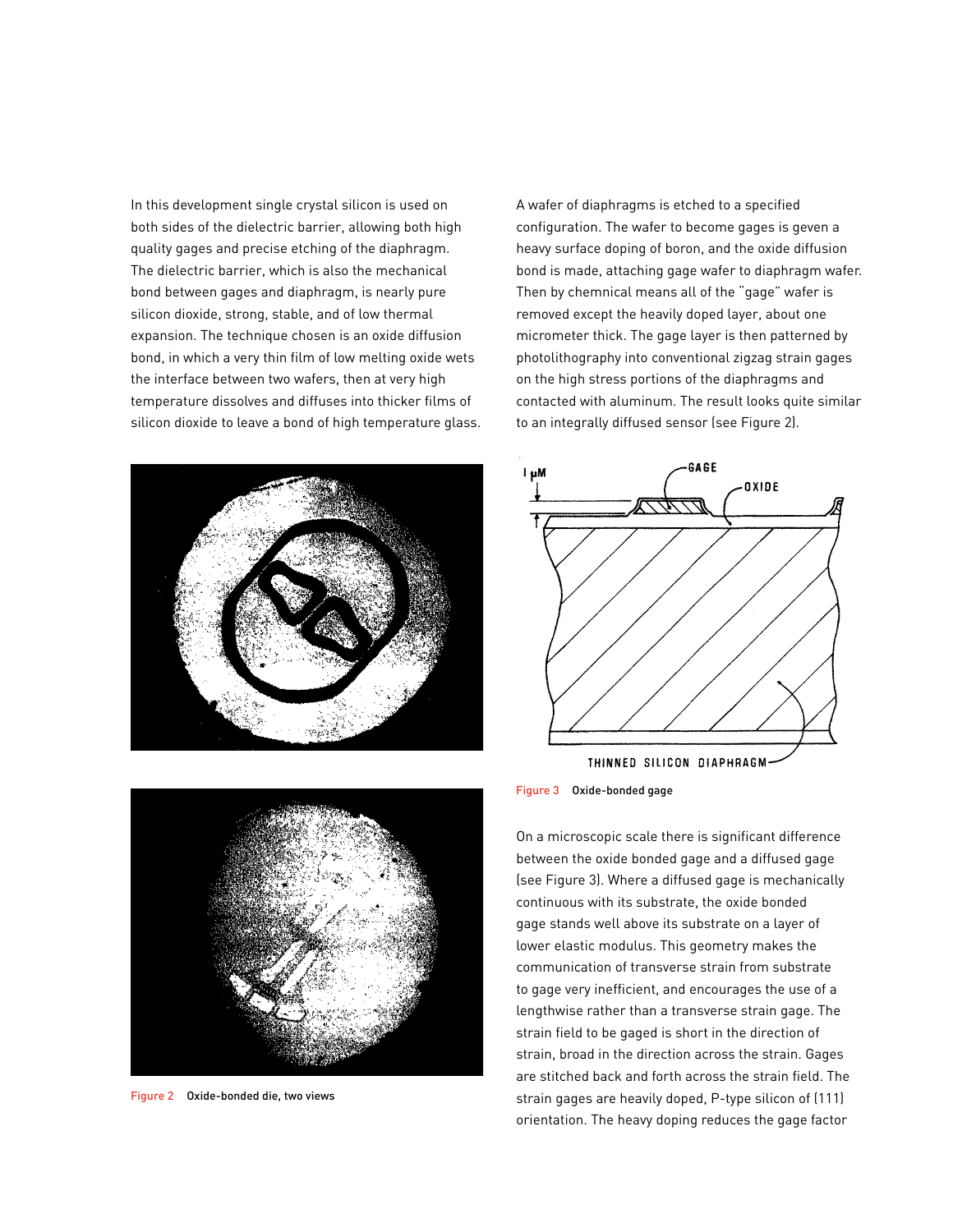but makes it less responsive to temperatuer, declining only 0.12%°C. The diaphragm with gages is bonded with solder glass to a more massive silicon ring to make diaphragm stresses more predictable and repeatable, and to make more remote the eventual connection to thermally mismatched material.

## **Compensation**

Sensitivity compensation and zero balance resistors are incorporated into the transducer. Thick film resistors have proven adequate for this use. The gain compensation resistors are printed directly onto a ceramic substrate in the transducer and trimmed to accommodate various die resistances. Zero balance resistors are separate parts, cemented into place and wirebonded to the substrate.

#### **Case and cable**

The transducer is packaged in the familiar 10-32 bolt configuration (figure 4). The cable is a relatively conventional instrumentation cable, four conductor, shielded and jacked. The conductors are nickel plated to endure high temperatures. The insulation is Teflon FPFA, which is nicely waterproof, tough, etc., but which imposes the acute temperature limit on the transducer.



Figure 4 Completed transducer

At 316°C it melts. The Teflon is extremely difficult to seal, so is terminated just outside the case enclosure. Bare conductors are fed into the enclosure and sealed to make the case pressure tight. The case is 17-4 pH stainless steel, which is strong, oxidation resistant, corrosion resistant, and familiar. Unfortunately it is also of much greater expansion than silicon, so a soft seal is needed between silicon parts and the case. This seal

is made with silicone rubber, and imopses a time-attemperature limit on the transudcer. Heat-aging the rubber decreases its elasticity, so eventually on thermal cycling the seals leak. This limit is roughly 24 hours at 310°C or 200 hours at 285°C.

A polyamide cement is also used in the assembly. It has a greater time-at-temperature tolerance than the silicone rubber, but makes stable seals between dissimilar materials only when some very restrictive design conditions are met.

#### **Performance**

The performance of the transducer is quite similar to that of the etch contoured diffused transducers which it resembles, but extends to higher temperatures. Full scale response is cited as 300 mV at 10 V supply. Ranges from 10 psi (70 kP) to 200 psi (1.4 MP) have been built and evaluated. Resonant frequencies appear somewhat higher for these sensors than for comparable diffused sensors. A 20 psi unit was resonant at 180 kHz and a 100 psi unit at 280 kHz.

The linearity is good, but not quite so good as for diffused transverse gage sensors. The linearity is good



Figure 5 Nonlinearity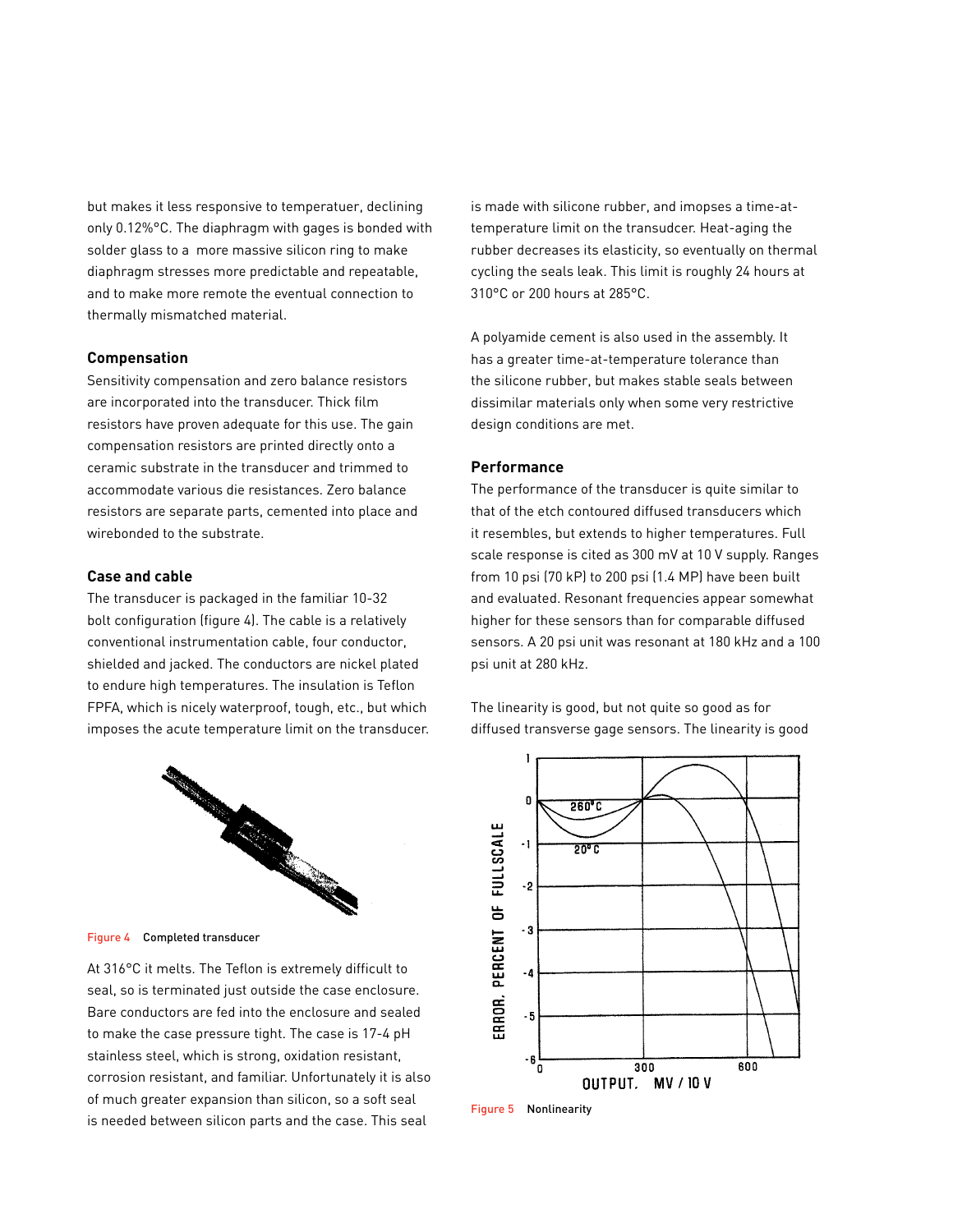enough that there is little point to displaying an output vs. input curve. Linearity data are presented (Figure 5) as error relative to the line of endpoints vs. output. On this scale, error approaches 1% in the 300 mV nominal range at 20°C, but declines to 1/2% at 260°C. At the higher temperatuer, however, the sensitivity drops (error increases) not far beyond the nominal range. The shape of the nonlinearity is such that little improvement is made by deranging (using a transducer to a fraction of its nominal range).

Sensitivity compensation and zero trim are used to keep temperature induced errors to a few percent. Uncompensated, the sensitivity would decline 25% from 20°C to 300°C. With an ideal series resistor it would be held to  $\pm 1\%$  over the range, but manufacturing tolerances are likely to leave a few percent of sensitivity shift (Figure 6). The initial zero unbalance of the sensors has been large, but has been quite stable with temperature. Zero and zero/temperature are reduced by the addition of fixed resistors to legs of the bridge. This typically leaves one to two percent each of zero and of change of zero over the temperature span. (Figure 7).



Figure 6 Sensitivity compensation



Figure 7 Zero Compensation

The designed temperature range of the transducer is 0°C to 300°C, and this is the range for which compensation and trim are applied. The transducer has been demonstrated to function properly at -180°C, but both zero balance and sensitivity showed appreciable response to the low temperature because they had been corrected only for the higher temperature. When given a thermal excursion from 20° to 290°C and back the transducers show a non-repeatability of the order of 1/4% of fullscale. This may be cumulative. It does not differ perceptibly from a 1/2 hour excursion to a 17 hour excursion. An attempt to find creep at full pressure and 290°C showed no creep above this threshold nonrepeatabiity after 160 hours.

An incidental benefit of the dielectric isolation and the high doping level is an immunity to radiant energy. The response to the flashbulb flash test (ISA537.10, par. 6.7, procedure 2) is less than 0.2% F.S. It would be expected (not yet demonstrated) that ionizing radiation would be only a minor irritant to the sensor.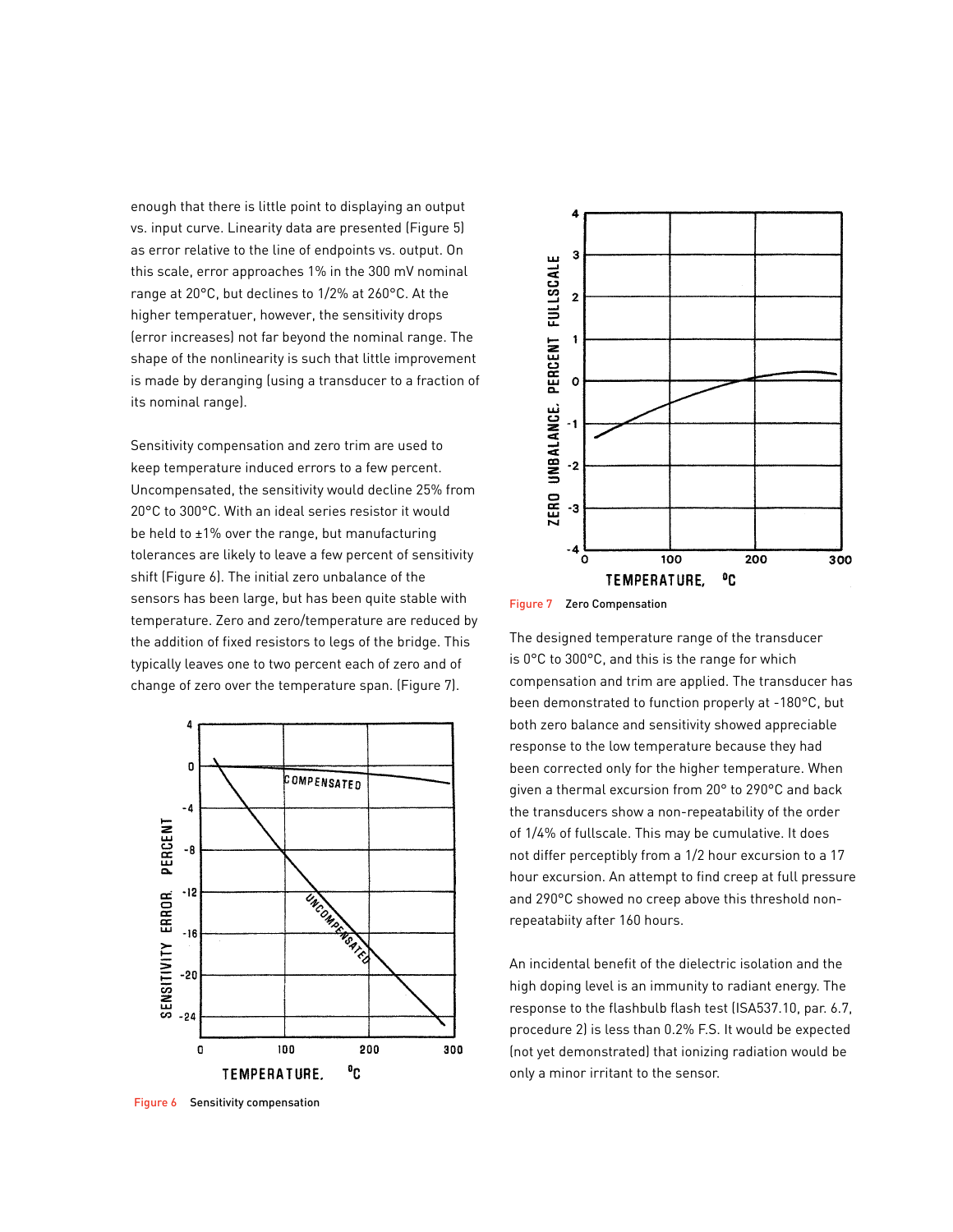A penalty paid for extended temperature span is that overload capacity is diminished. Diffused contoured transducers typically have overrange survival at least 5 times nominal range. These oxide-bonded sensors have assured survival only to 2.5 times nominal range.

#### **Summary**

By employing an oxide-bonding technique we have produced a silicon-based sensor which retains the miniature size and much of the wafer-process fabrication typical of diffused pressure sensors. The sensor is comparable in sensitivity and frequency response to etch-contoured diffused sensors. The transducers made with these sensors are similar to those made with diffused sensors in size, appearance, and function but will operate continually at 260°C or with diminished lifetime to 310°C.

#### **References**

Yean, Frank L., "Design and Compensation Techniques Investigation for High Temperature Operation of P-Silicon Pressure," Report AFFDL-TR-65-130 Air Force Flight Dynamics Laboratory, Air Force Systems Command, Wright Patterson Air Force Base, Ohio

Chaney, Robert L., "Development of a Miniature Pressure Transducer with Extended Temperature Capability," Paper 642-70, ISA Silver Jubilee, Philadelphia, Pennsylvania, October 26-29, 1970.

VIck, Gerald L., "High Temperature Solid State Pressure Transducer," Report AFFDL-TR-70-163. Air Force Flight Dynamics Laboratory, Air Force Systems Command, Wright-Patterson Air Force Base, Ohio.

Wilner, L. Bruce, "A Diffuse Silicon Pressure Transducer with Stress Concentration at Transverse Gages," Paper ISBN 67664-362-4, 23rd International Instrumentation Symposium, Las Vegas, Nevada, May 1-5, 1977.

Wilner, L. Bruce, "Diffused Semiconductor Pressure Gauge," U.S. Patent 4,065,970, January 3, 1978.

Taimo, R.E., "Bonded Assemblies and Methods of Making the Same," U.S. Patent 3,713,068, January 23, 1973.

Seto, John Y.W., "Piezoresistive Properties of Polycrystalline Silicon," Journal of Applied Physics, Vol. 47, No. 11, November 1976, pp 4780-4783.